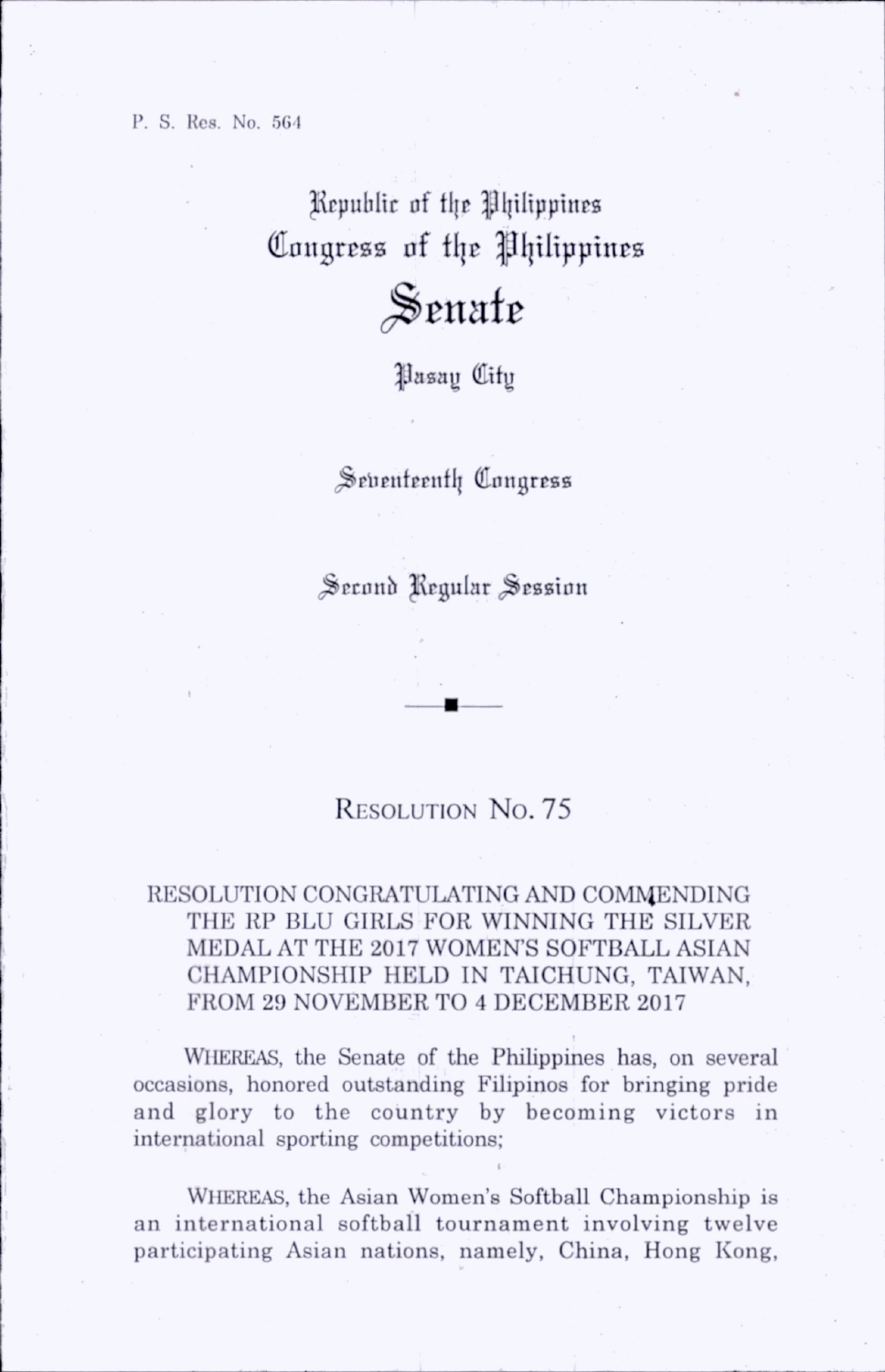Indonesia, India, Iran, Japan, South Korea, Pakistan, Singapore, Thailand, Chinese Taipei and the Philippines:

Whereas, the RP Blu Girls made the country proud when they bagged the silver medal in the 2017 Women's Softball Asian Championship held in Taichung, Taiwan, from 29 November to 4 December 2017;

WHEREAS, by finishing second in this competition, the team assured the country of a slot in the 2018 Asian Games and the 2018 Women's Softball World Championship, the latter serving as a qualifier to the 2020 Tokyo Olympics:

WHEREAS, by their outstanding performance in this international sports competition, the RP Blu Girls have made our country proud and have shown to the world the spirit of Filipino excellence and sportsmanship:

WHEREAS, for the honor and recognition they have brought to our country, the following Filipino athletes and their coaching team deserve to be commended:

**PLAYERS** 

1. Francesca Altomonte

2. Mary Joy Lasquite

3. Mary Ann Antolihao

4. Mia Macapagal

5. Angelie Ursabia

6. Riflayca Basa

7. Ezra Jalandoni

8. Royevele Palma

9. Arriane Vallestero

10. Danielle Lindsey Gilmore

11. Chelsea Suitos

12. Kailee Cuico

13. Kayla Joyce

14. Hailey Decker

15. Reese Guevarra

16. Skylynne Ellazar

17. Garnet Agnes Blando

i